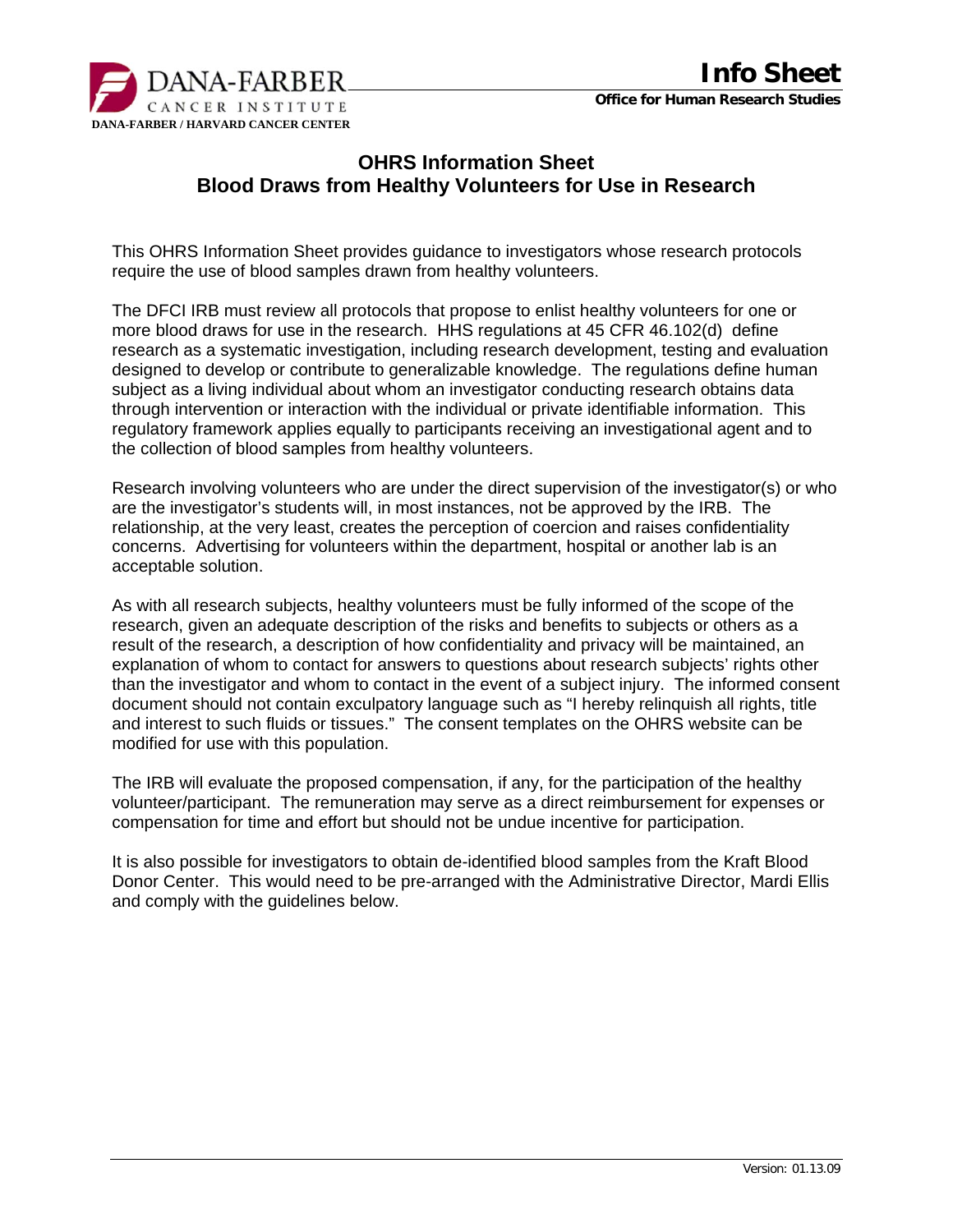## **Guidelines for investigators needing human leukocytes for research**

There are two ways for you to get human leukocytes for research. These are described below:

**Option 1:** Recruit blood donors for your study. The details depend on the needs of your study. In brief, you write a protocol that must be approved by your institution's IRB (Investigational Review Board). Depending on the needs of your study, members of the Joint Program in Transfusion Medicine may be able to assist you by collecting leukocytes by apheresis. If your study requires assistance from a blood donor center operated by the Joint Program in Transfusion Medicine, please contact the Medical Director of one of the Blood Donor Centers to assist you in developing and conducting the blood collection aspects of your study. Collection costs are as follows:

|       | 1-2 volume procedure $(\sim 2 \text{ hrs})$ 3 volume procedure ( $\ge 3 \text{ hrs}$ ) |       |
|-------|----------------------------------------------------------------------------------------|-------|
| Donor | \$500                                                                                  | \$900 |

Requirements for Leukopheresis:

| <b>Investigators Responsibility</b>   | <b>Blood Donor Center's Responsibility</b>                             |  |
|---------------------------------------|------------------------------------------------------------------------|--|
| Complete Order/Billing form           | MD coverage during collection procedure                                |  |
| Fax copy of IRB to 617-632-3255       | Pheresis orders including calcium<br>gluconate                         |  |
| Donor History and Physical            | Pre and post CBC                                                       |  |
| Donor Informed Consent related to IRB | Infectious Disease Marker testing on day of<br>collection.             |  |
| Pick up product after collection      | Perform Health History Questionnaire prior<br>to collection procedure. |  |
|                                       | Care of donor during collection procedure                              |  |
|                                       | Label product                                                          |  |

**Option 2:** Use white cells collected from volunteer blood donors. This is a service provided by the Joint Program in Transfusion Medicine for the research community. These white cells are byproducts of platelet donations. This approach reduces the work and expense to the investigator. Some important points to consider are:

These are released for research purposes untested for diseases and may contain viruses such HIV and Hepatitis C. Hence, universal precautions should be used when handling these products.